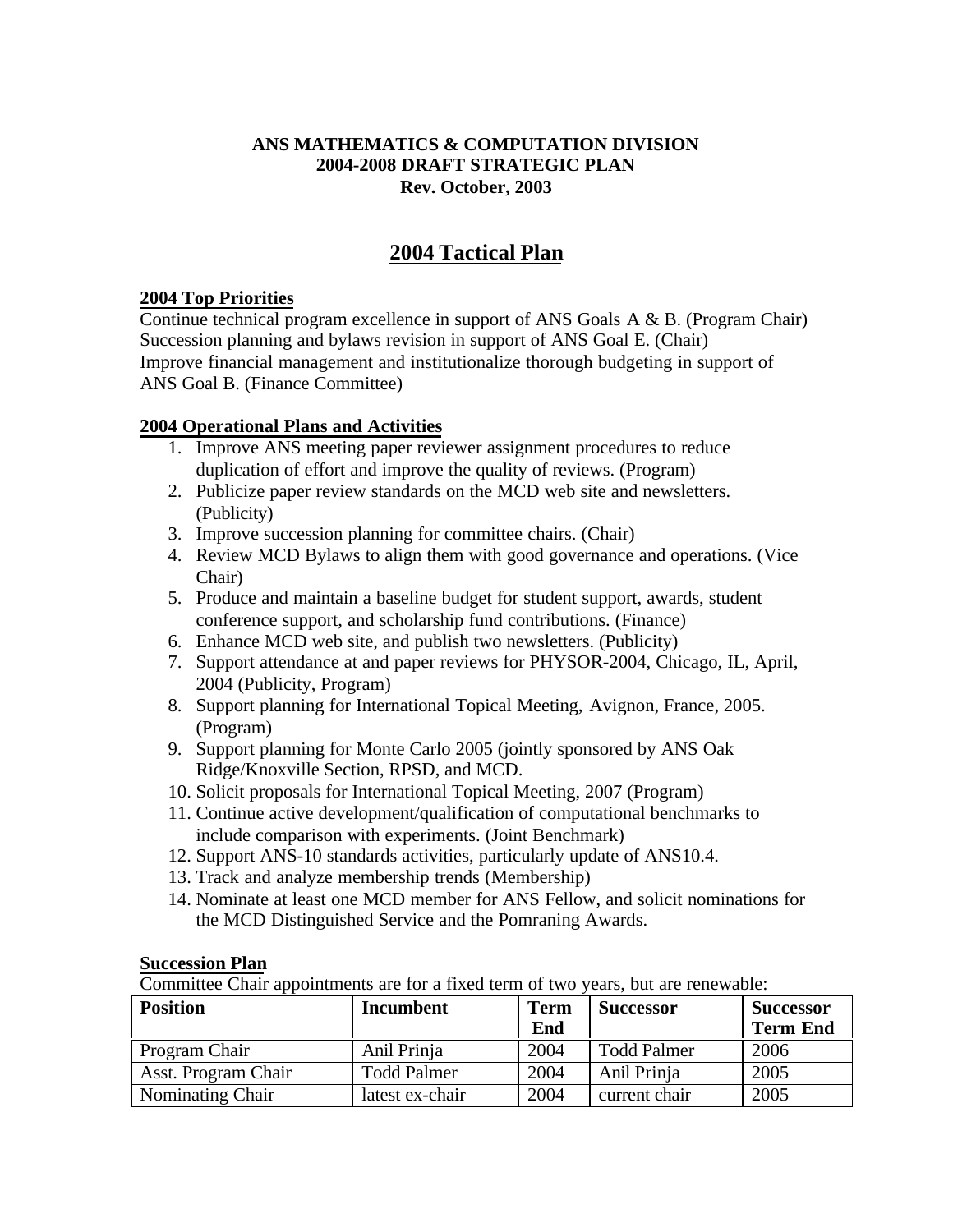| Finance Chair (1 year)  | current treasurer      | 2004 | next treasurer    | 2005 |
|-------------------------|------------------------|------|-------------------|------|
| <b>Finance Member</b>   | latest ex-treasurer    | 2004 | current treasurer | 2005 |
| Joint Benchmark Rep     | <b>Barry Ganapol</b>   | 2004 |                   |      |
| Joint Benchmark Rep     | Mike Smith             | 2005 |                   |      |
| Publicity Chair         | <b>Avneet Sood</b>     | 2005 |                   |      |
| Membership Chair        | <b>Madeline Feltus</b> |      |                   |      |
| Honors and Awards Chair | Paul Turinsky          |      |                   |      |
| <b>Standards Chair</b>  | <b>Andy Smetana</b>    |      |                   |      |

## **2004-2008 MCD Five-Year Plan**

### **Mission**

The Mathematics and Computation Division (MCD) promotes the advancement of mathematical and computational methods for solving problems which are of interest to the membership of the American Nuclear Society (ANS) and of benefit to the application of nuclear science and engineering. The Division keeps its members informed through its regular newsletters, participation in ANS meetings, and sponsorship of regular topical meetings.

## **Long-Term Goals**

- To hold an average of 4 regular and special sessions at the semi-annual national ANS meetings. (Program Committee)
- To hold biennial topical meetings focused on a range of mathematical and computational topics of interest to the MCD membership, and to encourage international participation. To sponsor at least every third biennial topical meeting outside of the U.S., as well as other relevant meetings such as Supercomputing in Nuclear Applications. (Program Committee)
- To continue the biennial PHYSOR topical meeting partnership with RPD by mutual support through membership attendance and profit-sharing. (Program and Finance Committees)
- To support ANS non-meeting publications by encouraging topical meeting organizers to propose submission of high-quality technical papers to ANS journals. (Program Committee)
- To foster recognition of deserving MCD members through the biennial MCD Distinguished Service Award, the Gerald C. Pomraning Award, and through nomination of MCD members for national ANS awards. (Honors and Awards Committee)
- To foster professional development of MCD members through workshops on codes, computational methods, and other topics, to be held in conjunction with MCD topical and ANS meetings. (Program Committee)
- To foster student development by improving the funding level of the Dannel Scholarship and by encouraging student participation and attendance at ANS activities through cash awards for best student papers at topical meetings and by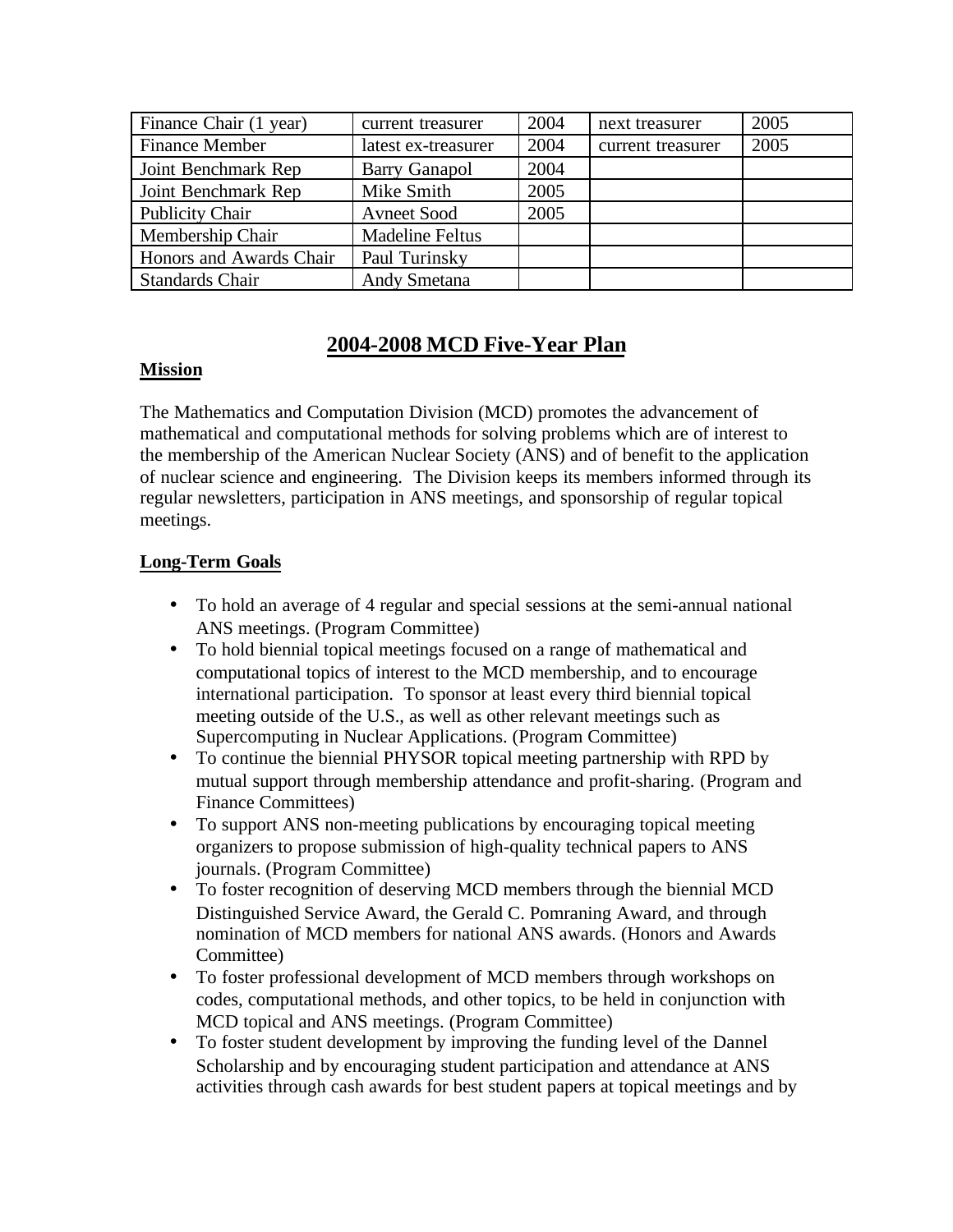MCD contributions to the ANS national meeting student travel fund. (MCD Honors and Awards Committee, Finance Committee)

- To support efforts in the formulation, solution, and evaluation of computational benchmark problems under the auspices of the Joint (MCD, PRD, RPSD) Benchmark Committee, which disseminates benchmark work through distribution of the original Benchmark Problem Book and supplements to this book. Efforts toward this goal should be coordinated with relevant OECD expert benchmark groups.
- To continue active involvement in the formulation of computational standards. (Standards Committee)
- To publish the biennial MCD newsletter, and ensure that it remains an effective communication medium among the MCD membership. (Publicity Committee)
- To maintain and improve the MCD web site to enhance its value to members, officers, and committee chairs. (Publicity Committee)
- To increase MCD membership by analyzing membership data provided by ANS and responding to trends. To increase the participation of MCD members in its activities. (Membership Committee)
- To improve MCD governance by specifying fixed and renewable committee chair tenure lengths, by early identification of successor chairs who will act as assistant chairs, and by re-evaluating the tenure lengths of MCD officers. (Chair)

### **Recommended Changes to ANS Strategic Plan:** None

### **Analysis of Trends**

The scope of the MCD has expanded considerably in recent years. Initially, the division was primarily focused on methods in neutronics calculations. MCD membership interests eventually broadened to include thermal-hydraulic calculations as well, with the emphasis still primarily on methods development. These two areas are still very important in the division, but they have been joined by a widespread interest in supercomputer applications to nuclear technology, as well as a growing involvement in non-reactor transport problems and in statistical analysis.

In response to the growing diversity of technical interests among MCD members, the Joint Benchmark Committee has expanded the range of types of benchmark problems included in each new supplement to the Benchmark Problem Book. The committee is active seeking benchmarks for areas such as machine performance and thermal hydraulics. The committee is also seeking to work cooperatively with outside organizations.

The ANS 10 standards committee will review the existing standards and update them according to developments in computing technology.

### **Recurring Student and Award Expenditures**

The following expenditures in support of students and awards are anticipated. Items designated "automatic" are always budgeted for, and will be paid, barring MCD fiscal complications or meeting schedule conflicts.